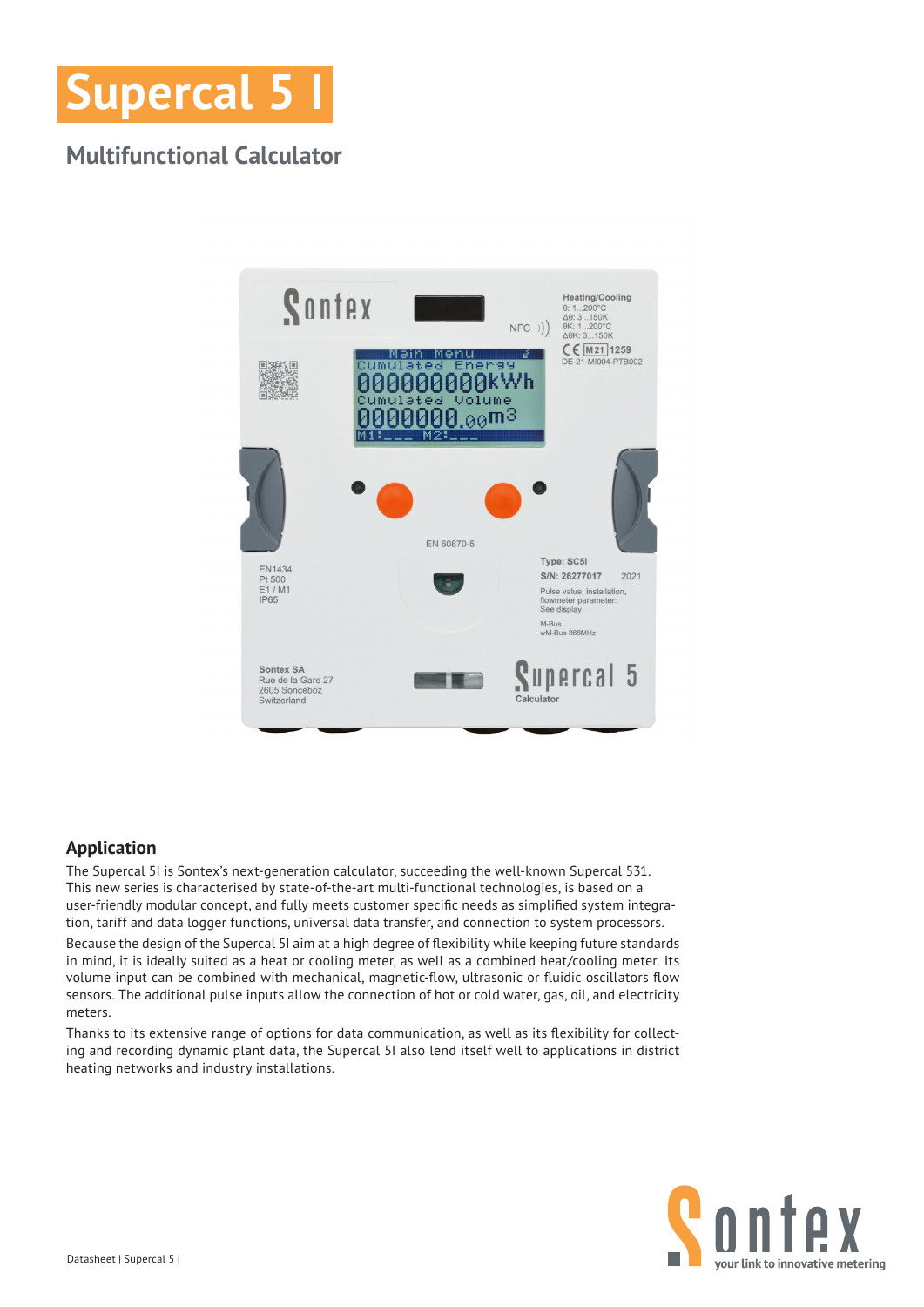#### **Innovations**

- Optimisation of the housing for easier installation
- NFC technology for simplified and user-friendly configuration using Superprog Android.
- Large illuminated dot-matrix display  $(128 \times 64)$  for improved navigation
- 2 LEDs indicate, in real time, the status of the calculator
- **Fully customisable tariff and data logger functions**
- 4 M-Bus customizable frames
- Display menu position customizable by Superprog Windows Software
- **Lifespan of 6+1 years without additional power supply** module
- **Expanded data storage for enhanced monitoring**

#### **Features**

- Calculator for heat meters, cooling meters or combined heat/cooling meters
- **Battery or mains powered for increased flexibility**
- Exchangeable upper part (MET) while wiring remains in place
- Modules can be retrofitted or replaced at any time without affecting the approval
- Self-recognition of optional modules
- Native M-Bus interface according to EN 1434-3
- Optical interface according to IEC 62056-21:2002
- 2- or 4-wire temperarure sensors without any configuration
- <sup>2</sup> 2 pulse/state inputs and 2 pulse/state open drain outputs
- **User-friendly menu navigation**
- **Accuracy better than required by EN 1434**

#### **Optional Radio Communication**

- **Bidirectional SONTEX radio communication**
- **Unidirectional wM-Bus communication**
- AES-128 encryption available for both radio technologies
- **LoRaWAN**

**Dimensions**

# **Optional Power Supply Modules**

One plug and play power supply module can be retrofitted, either Ex Works or on site, or replaced at any time without affecting the approval of the calculator. The latter recognises automatically the following types:

- Lithium D Battery 3,6 V
- **Mains 24 VDC / 24VAC (range 12 to 40 VDC / 12 to 36 VDC)**
- **230 VAC 50/60 Hz (range 90 VAC to 240 VAC)**

## **Optional Modules**

Up to two plug and play modules can be retrofitted, either Ex Works or on site, or replaced at any time without affecting the approval of the calculator. The latter recognises automatically the following types:

- Analog Output Module (0..20 mA, 4..20 mA, 0(2)..10 VDC)
- Inputs Module (state/pulse)
- Relay outputs Module (state/pulse)
- **M-Bus Module**
- BACnet/Modbus Module

#### **Data Logger**

The calculator's data logger is fully customisable and allows the following recordings:

- Up to 4 individual historic registers for recording energy, volume, input values.
- **Average values**
- **Peak values**
- Event log

The only limitation is given by the available memory, which is 10 kB. Each value takes 4 bytes of storage except the maximum values and the event log values that take 8 bytes. Therefore, up of 2'175 values can be recorded.

#### 143 5.5 95.08 138.3 136.3  $^{\circ}$ O  $\Theta$  158 49 23.2  $\widehat{\mathbf{e}}$  $\bigcirc$

 159.6 163.6

175.1



3.9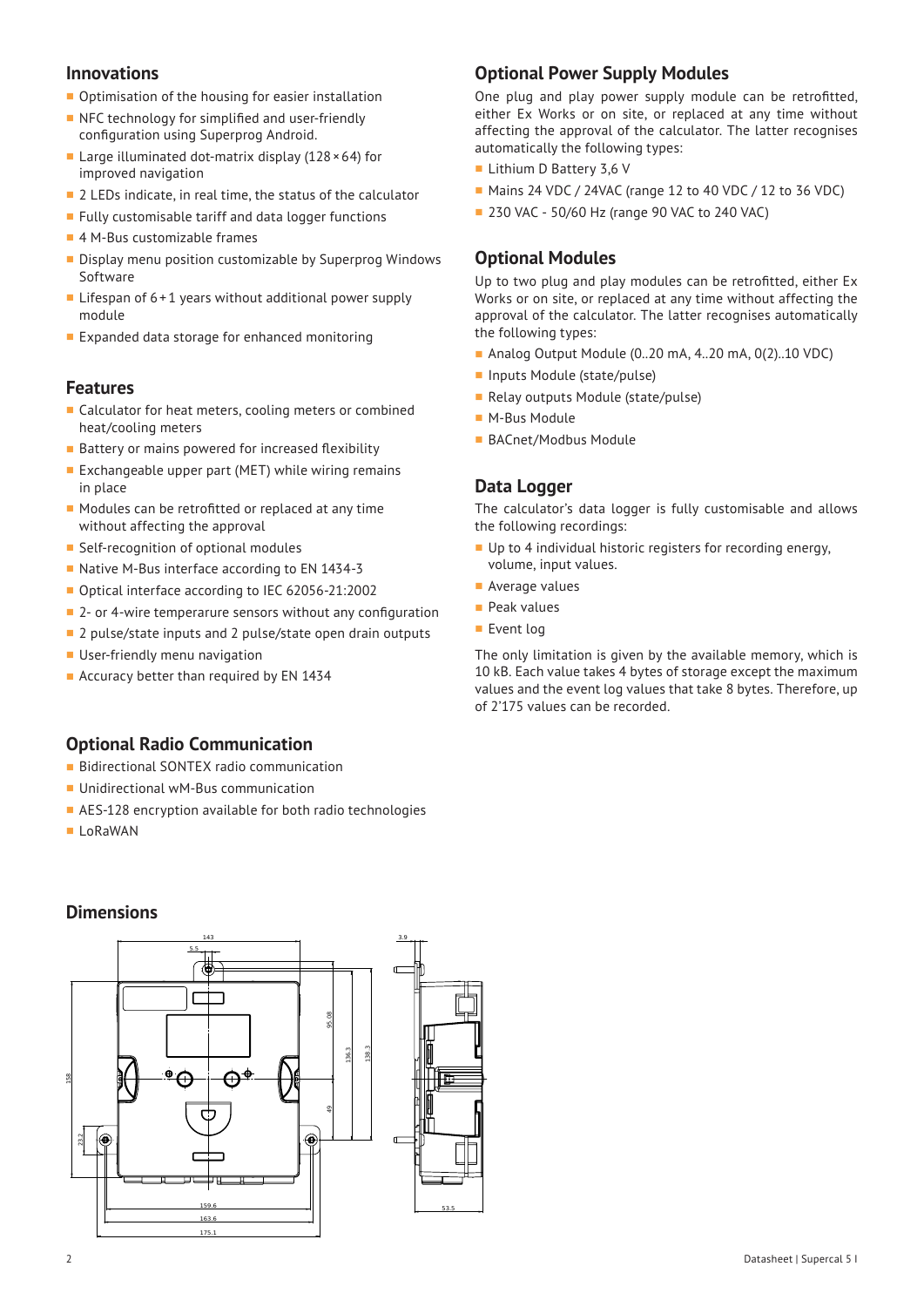# **Technical Data**

| <b>Temperature Measurement</b>     | Pt500 according to EN 60751<br>$\blacksquare$ 2- or 4-wire |                                          |  |
|------------------------------------|------------------------------------------------------------|------------------------------------------|--|
|                                    | Absolute temperature range                                 | $-20^{\circ}$ C to 200°C                 |  |
|                                    | Approved range                                             | 1°C to 200°C                             |  |
|                                    | Homologation range                                         | 3 K to 150 K                             |  |
|                                    | Response limit                                             | 0.2K                                     |  |
|                                    | $\blacksquare$ Temperature resolution t                    | 0.1K                                     |  |
|                                    | $\blacksquare$ Temperature resolution $\Delta t$           | 0.01K                                    |  |
|                                    | Environment class A                                        | E1/M1                                    |  |
| <b>Temperature Measuring Cycle</b> | <b>Battery operated</b>                                    | 10 <sub>s</sub>                          |  |
|                                    | Mains operated                                             | 3 <sub>s</sub>                           |  |
| <b>Medium Temperature</b>          | Operation                                                  | 5°C to 55°C                              |  |
|                                    | Storing and transport                                      | -20°C to 70°C (dry environment)          |  |
| <b>Display</b>                     | ■ Illuminated dot-matrix                                   | $128 \times 64$ pixels                   |  |
| <b>Display Units</b>               | $\blacksquare$ Energy                                      | kWh, MWh, MJ, GJ, kBtu, MBtu, Mcal, Gcal |  |
|                                    | Volume                                                     | L, $m^3$ , gal (US), kgal (US)           |  |
|                                    | Additional pulse inputs                                    | Energy or volume                         |  |
|                                    | $\blacksquare$ Temperature                                 | °C, °F                                   |  |
| <b>Lifespan Supply Modules</b>     | $\blacksquare$ w/o supply                                  | 6+1 years (backup for metrological part) |  |
|                                    | $\blacksquare$ D battery                                   | $12 + 1$ years                           |  |
| <b>Degree of Protection</b>        | ■ IP Code                                                  | IP 65 in accordance to IEC 60529         |  |
| <b>Pulse Inputs</b>                | <b>Frequencies</b>                                         |                                          |  |
|                                    | ■ Without supply                                           | maximum 5 Hz                             |  |
|                                    | $\blacksquare$ D battery                                   | maximum 200 Hz                           |  |
|                                    | $\blacksquare$ External Mains                              | maximum 200 Hz                           |  |
|                                    | Input voltage                                              | 0 V to 30 V                              |  |
| <b>Pulse Outputs</b>               | <b>Frequencies</b>                                         |                                          |  |
|                                    | ■ Without supply                                           | maximum 5 Hz                             |  |
|                                    | $\blacksquare$ D battery                                   | maximum 200 Hz                           |  |
|                                    | External Mains                                             | maximum 200 Hz                           |  |
|                                    | Output voltage                                             | 0 VAC to 60 VAC                          |  |
| <b>Optical interface</b>           | $\blacksquare$ Interface                                   | according to IEC 62056-21:2002           |  |
| <b>NFC</b> Interface               | $\blacksquare$ Interface                                   | according to ISO/IEC 14443 Type A        |  |
| <b>M-Bus interface</b>             | $\blacksquare$ Interface                                   | according to EN 13757-2/3                |  |
|                                    | ■ Baud rate                                                | 300 to 9,600 baud                        |  |
|                                    | ■ Galvanic isolation                                       | 3.75 kV                                  |  |

## **Compatibility Matrix**

| <b>Fonction</b>                              | $w/o$ any $1$<br><b>Power Supply</b> | D<br><b>Battery</b> | <b>Mains</b><br><b>Operated</b> |
|----------------------------------------------|--------------------------------------|---------------------|---------------------------------|
| <b>LCD</b> display                           | $\checkmark$                         | $\checkmark$        | ✓                               |
| Backlight (LCD display)                      |                                      |                     | $\sqrt{2}$                      |
| NFC interface                                | $\checkmark$                         | $\checkmark$        | ✓                               |
| Optical interface                            | ✓                                    | ✓                   | ✓                               |
| M-Bus interface                              | $\checkmark$                         | ✓                   | ✓                               |
| Outputs                                      | 5 Hz                                 | 200 Hz              | 200 Hz                          |
| Inputs                                       | 5 Hz                                 | 200 Hz              | 200 Hz                          |
| Measurement cycle <sup>3</sup>               | Slow                                 | Fast                | Fast                            |
| Energy measurement (temperatures and volume) | $\checkmark$                         | ✓                   | ✓                               |
| Supply of the flow meter                     |                                      | ✓                   | ✓                               |
| Radio                                        |                                      | ✓                   | ✓                               |
| Communication Modules <sup>4</sup>           | $\checkmark$                         | $\checkmark$        | ✓                               |
| Life span (years)                            | $6 + 1$                              | $12 + 1$            | 5                               |

<sup>1</sup> Only with backup battery.

<sup>2</sup> In case of power cut, the is no backlight.

 $3$  If SC5 is connected to Superstatic 440: Slow is between 10 second and 30 Seconds. Fast is between 3 seconds and 30 seconds. If SC5 is

connected to other flow sensor: Slow is between 10 second and 120 Seconds. Fast is between 3 seconds and 120 seconds. <sup>4</sup> M-Bus modules work always. Any other communication module requires an external main power supply.

 $5$  In the special case that Supercal 5 with an external main power supply connected to a Superstatic 440 suffers a power cut. The backup

battery can keep the device working only up to 3 months.